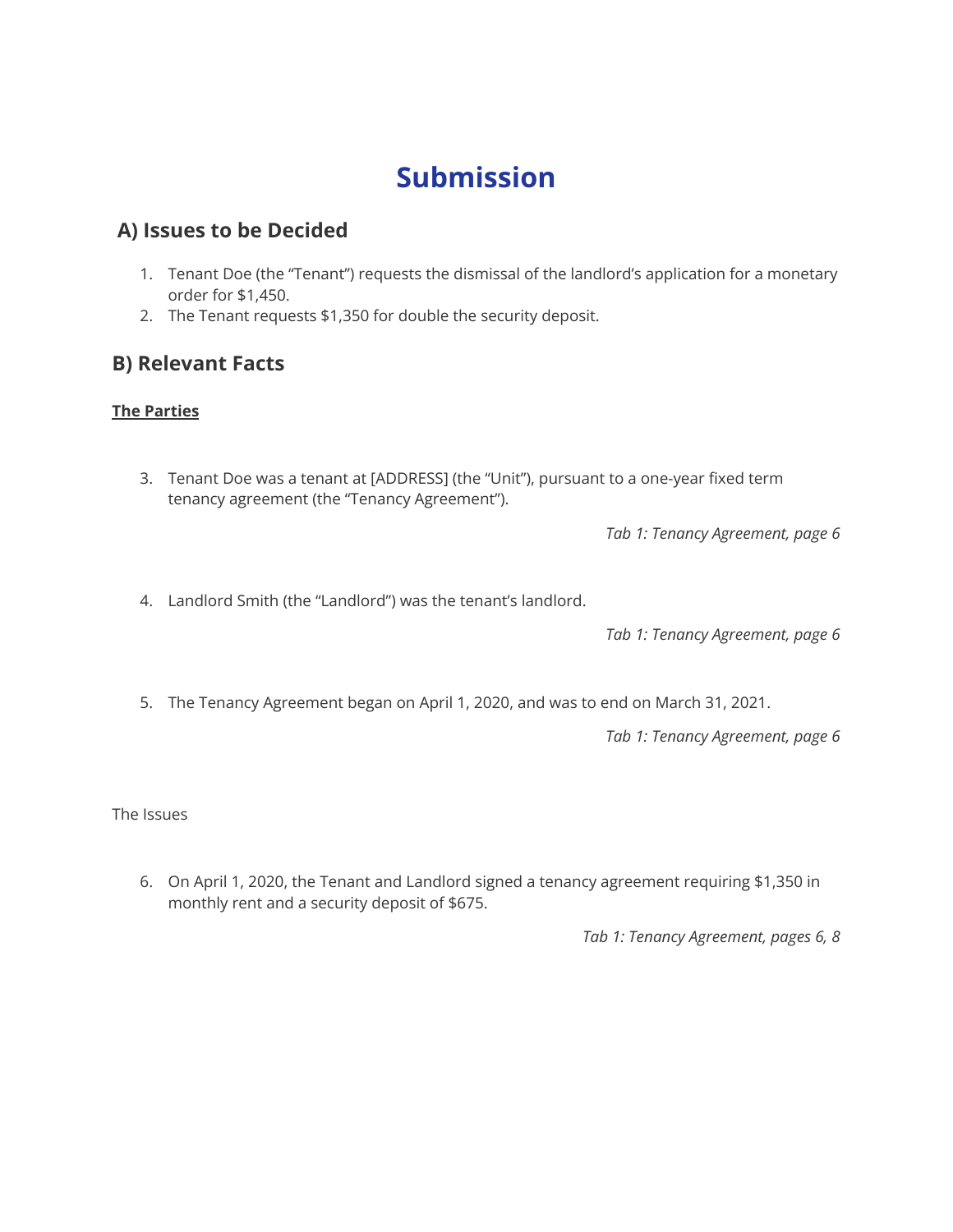7. On April 1, 2020, the Tenant and Landlord signed a tenancy agreement containing a liquidated damages clause of \$675.

*Tab 1: Tenancy Agreement, page 8*

8. On April 1, 2020, the Tenant and Landlord signed a tenancy agreement containing a term requiring the automatic forfeiture of the security deposit in the event of a broken lease.

*Tab 1: Tenancy Agreement, page 9*

9. On August 22, 2020, the Tenant gave one month's written notice of her intention to move out by September 30, 2020.

*Tab 2: Tenant's Notice Letter, page 12*

10. On August 23, 2020, the Landlord advised the Tenant that as a result of breaking her lease, she would be charged a \$675 "penalty" according to the liquidated damages clause in the Tenancy Agreement.

*Landlord's evidence: Landlord's Email #1, page 6*

11. On August 24, 2020, the Tenant replied by email and explained her willingness to cooperate with the landlord's efforts to re-rent the Unit.

*Tab 2: Tenant's Email, page 9*

12. On September 30, 2020, the Tenant moved out of the Unit.

*Tab 3: Empty Unit Photo, page 10*

13. On September 30, 2020, the Tenant and Landlord completed and signed a move-out condition inspection report, on which the Tenant included her forwarding address for the return of her security deposit.

*Landlord's Evidence: Condition Inspection Report, pages 1-3*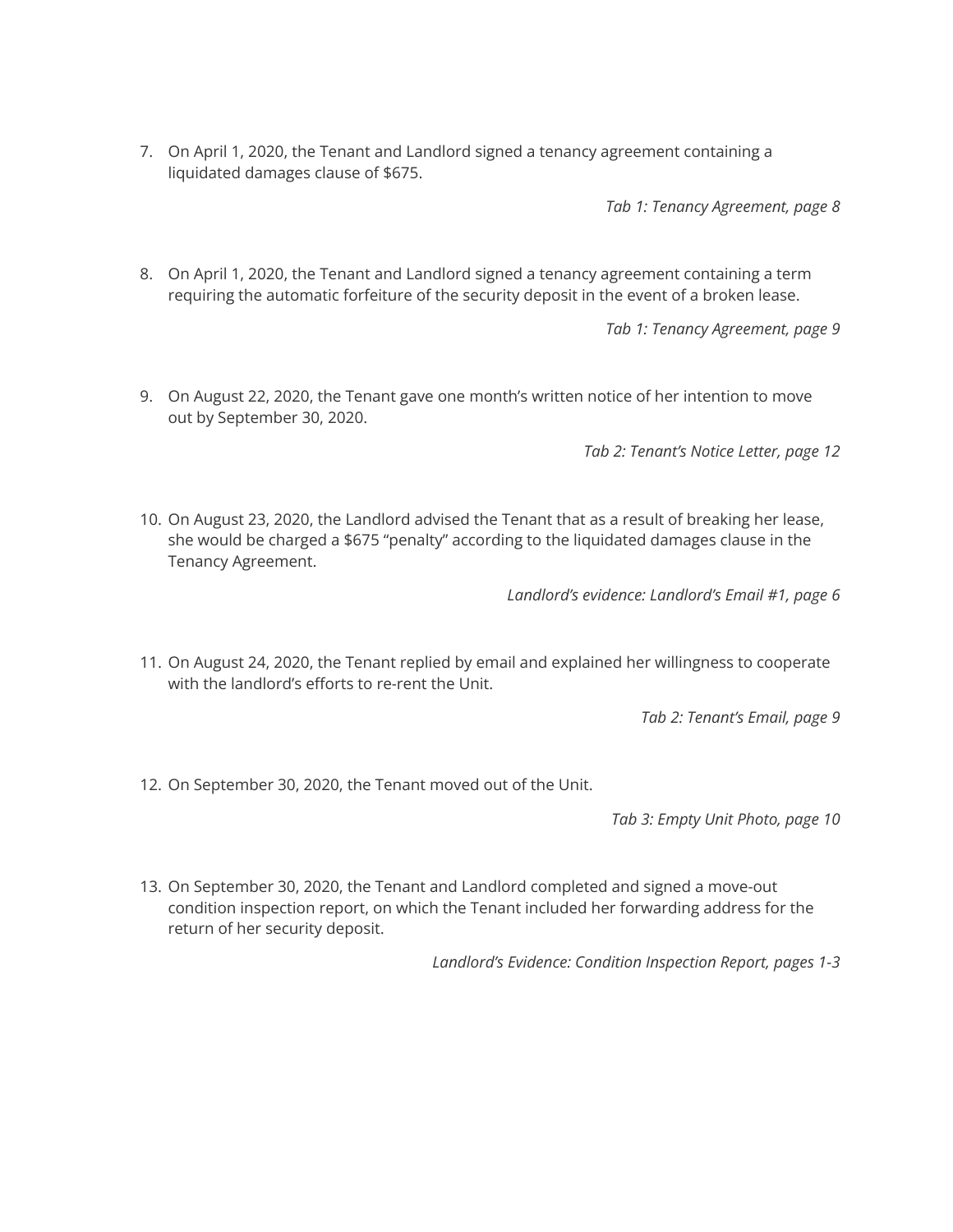14. On October 2, 2020, the Landlord informed the tenant via email that, in addition to the liquidated damages clause of \$675, she will be charged \$100 for cleaning costs.

*Landlord's Evidence: Landlord's Email #2, page 7*

# **C) Relevant Law / Policy**

*First* Issue: Liquidated Damages and Cleaning Costs

15. *RTB Policy Guideline 4: Liquidated Damages* sets out that:

A liquidated damages clause is a clause in a tenancy agreement where the parties agree in advance the damages payable in the event of a breach of the tenancy agreement. The amount agreed to must be a genuine pre-estimate of the loss at the time the contract is entered into, otherwise the clause may be held to constitute a penalty and as a result will be unenforceable. In considering whether the sum is a penalty or liquidated damages, an arbitrator will consider the circumstances at the time the contract was entered into.

16. *Guideline 4* goes on to say that:

A clause which provides for the automatic forfeiture of the security deposit in the event of a breach will be held to be a penalty clause and not liquidated damages unless it can be shown that it is a genuine pre-estimate of loss.

- 17. *Guideline 4* also sets out some tests to determine if a clause is a penalty clause:
- A sum is a penalty if it is extravagant in comparison to the greatest loss that could follow a breach.
- If an agreement is to pay money and a failure to pay requires that a greater amount be paid, the greater amount is a penalty.
- If a single lump sum is to be paid on occurrence of several events, some trivial some serious, there is a presumption that the sum is a penalty.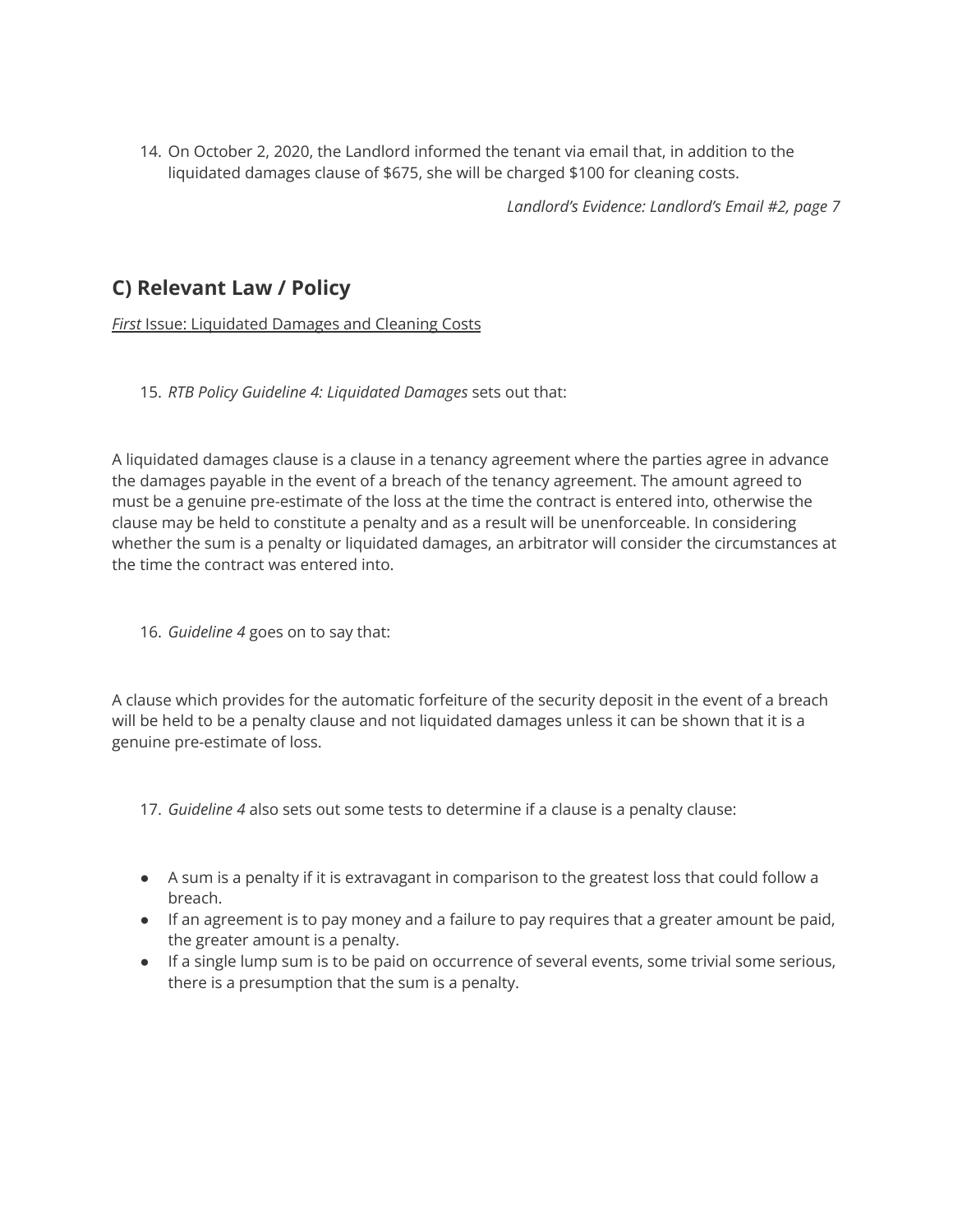- 18. Section 20 (e) of the *Residential Tenancy Act* (the "*Act")* specifies that a landlord may not "require, or include as a term of a tenancy agreement, that the landlord automatically keeps all or part of the security deposit or the pet damage deposit at the end of the tenancy agreement."
- 19. Section 5 (1) of the *Act* says that "Landlords and tenants may not avoid or contract out of this Act or the regulations." Section 5 (2) of the *Act* says that "Any attempt to avoid or contract out of this *Act* or the regulations is of no effect."
- 20. RTB *Policy Guideline 8: Unconscionable and Material Terms* sets out that "a term of a tenancy agreement is unconscionable if the term is oppressive or grossly unfair to one party." It goes on to describe the test for whether a term is unconscionable as being:

whether the term is so one-sided as to oppress or unfairly surprise the other party. Such a term may be a clause limiting damages or granting a procedural advantage. Exploiting the age, infirmity or mental weakness of a party may be important factors. A term may be found to be unconscionable when one party took advantage of the ignorance, need or distress of a weaker party.

#### Second Issue: Security Deposit

- 21. Sections 38 (1) and (6) of the *Act* govern the return of a tenant's security deposit at the end of a tenancy where a Condition Inspection Report was completed:
- 38 (1) Except as provided in subsection (3) or (4) (a), within 15 days after the later of
- (a) the date the tenancy ends, and
- (b) the date the landlord receives the tenant's forwarding address in writing,

the landlord must do one of the following:

(c) repay, as provided in subsection (8), any security deposit or pet damage deposit to the tenant with interest calculated in accordance with the regulations;

(d) make an application for dispute resolution claiming against the security deposit or pet damage deposit.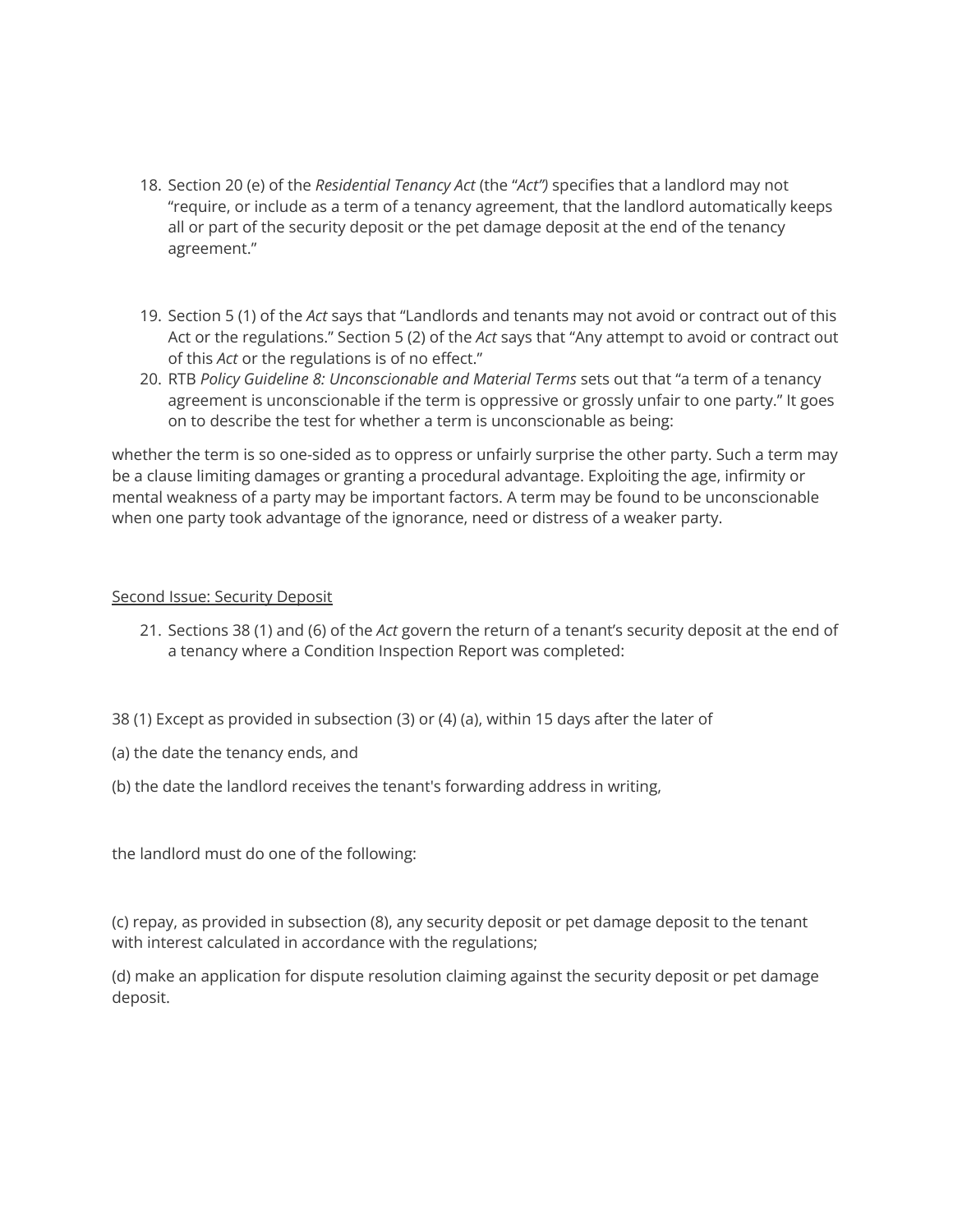(6) If a landlord does not comply with subsection (1), the landlord

(a) **may not make a claim against the security deposit** or any pet damage deposit, and

(b) **must pay the tenant double the amount of the security deposit**, pet damage deposit, or both, as applicable.

### **D) Analysis / Argument**

*Unlawful request for liquidated damages*

22. In "RTB Decision Liquidated Damages", the arbitrator found that a liquidated damages clause which consisted of a half-month's rent was unenforceable, stating in part:

I am not convinced that the amount… was a genuine pre-estimate of costs or loss. Rather, in this case… I find the clause acts as an automatic forfeiture of a tenant's security deposit, which is not allowed under the *Act*.

I also find that the landlord failed to submit convincing evidence that the liquidated damages were a genuine pre-estimate or were intended to compensate them for time and expense in re-renting the rental unit as a result of the early end to tenancy by the tenant.

*Tab 4: RTB Decision Liquidated Damages, page 12*

#### Unlawful request for cleaning costs

23. The Landlord acknowledged in the move-out Condition Inspection Report that a small dent in the wall was repaired as agreed, and that no deductions were to be made from the security deposit, as the unit was in satisfactory condition.

*Landlord's Evidence, Condition Inspection Report, pages 1-3*

….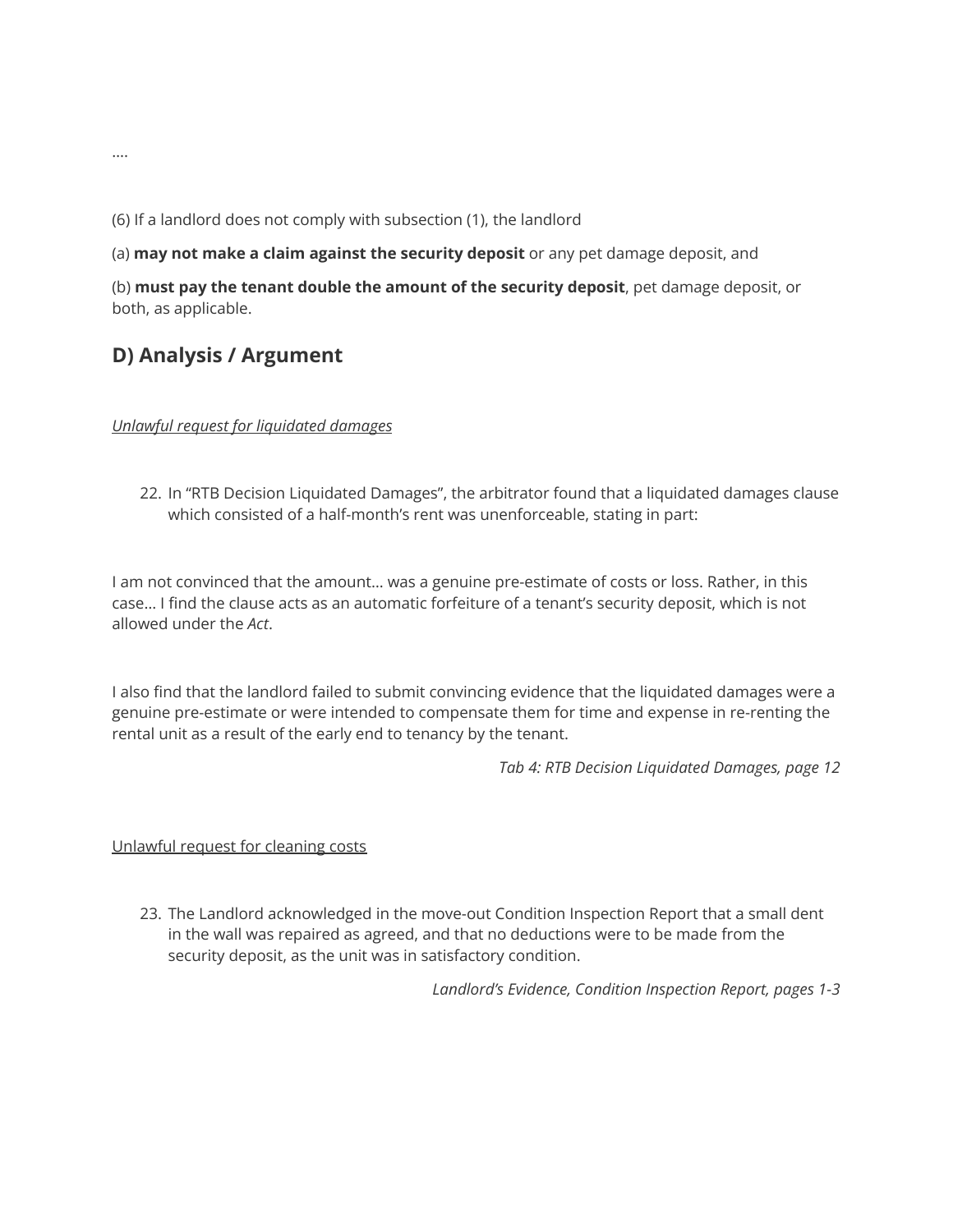#### *Unlawful retention of security deposit*

- 24. The Landlord and Tenant completed a Condition Inspection Report on move in and on move out. The Landlord had the Tenant's forwarding address in writing, and he did not have permission to retain any part of the security deposit. The final report, signed by both parties on the last day of the tenancy, indicates no outstanding concerns. The Landlord has no claim against the deposit.
- 25. Since the Landlord did not return the deposit or file to retain it within 15 days of receiving the Tenant's forwarding address in writing, the Landlord may not make a claim against the deposit, and must repay the tenant double the deposit.

# **E) Conclusion**

- 26. The Landlord has provided no evidence that the liquidated damages clause is a genuine pre-estimate of loss. Further, the money claimed for cleaning costs cannot be substantiated, as the Condition Inspection Report agreed to and signed by both parties indicates the Unit was in satisfactory condition.
- 27. The Landlord's attempt to avoid the Act by requiring the automatic forfeiture of the Tenant's security deposit is of no effect.
- 28. The Tenant dutifully cleaned the Unit to a reasonable standard on move out and complied with the requirement to complete the Condition Inspection Report. The Tenant promptly provided her forwarding address in writing, and the landlord failed to return the deposit or file to retain it within the 15-day deadline established in Section 38 of the *Act*. As such, the Landlord's claim must be dismissed and the Tenant's counterclaim upheld.

All of which is respectfully submitted, [MM/DD/YYYY].